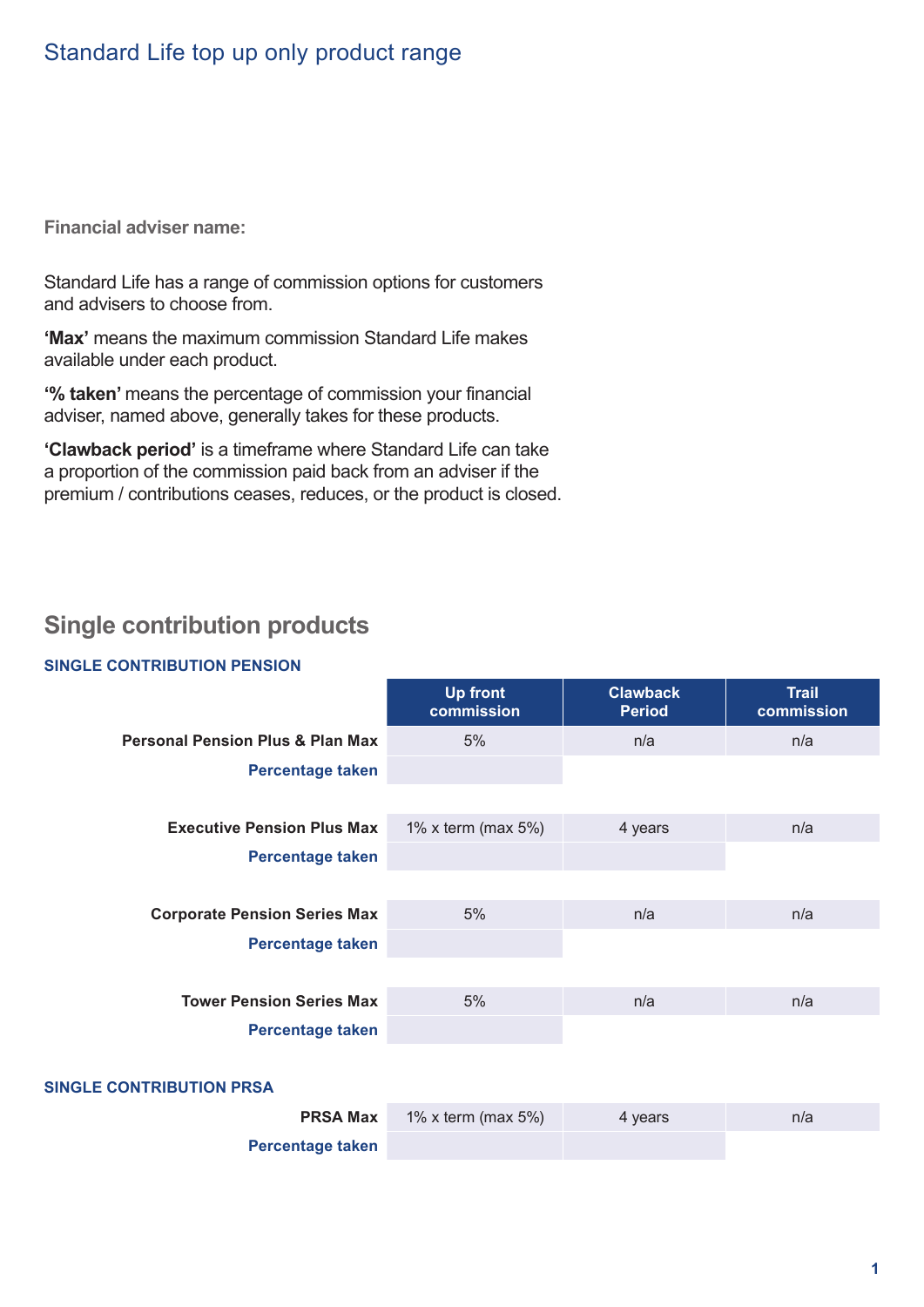# **Single contribution products continued**

## **APPROVED (MINIMUM) RETIREMENT FUNDS**

|                                    | <b>Up front</b><br>commission | <b>Clawback</b><br><b>Period</b> | <b>Trail</b><br>commission |
|------------------------------------|-------------------------------|----------------------------------|----------------------------|
| <b>Synergy ARF Max</b>             | 3%                            | n/a                              | 0.5%                       |
| Percentage taken                   |                               |                                  |                            |
|                                    |                               |                                  |                            |
| <b>Synergy Portfolio ARF Max</b>   | 3%                            | n/a                              | 0.75%                      |
| Percentage taken                   |                               |                                  |                            |
|                                    |                               |                                  |                            |
| <b>INVESTMENT BONDS</b>            |                               |                                  |                            |
| <b>Synergy Investment Bond Max</b> | 3%                            | n/a                              | 0.5%                       |
| <b>Percentage taken</b>            |                               |                                  |                            |
|                                    |                               |                                  |                            |
| <b>Synergy Portfolio Bond Max</b>  | 3%                            | n/a                              | 0.75%                      |
| <b>Percentage taken</b>            |                               |                                  |                            |
|                                    |                               |                                  |                            |
| <b>Moneyworks Bond Max</b>         | 3.5%                          | n/a                              | n/a                        |
| <b>Percentage taken</b>            |                               |                                  |                            |
|                                    |                               |                                  |                            |
| <b>Prosperity Bond Max</b>         | 3.5%                          | n/a                              | 0.5%                       |
| <b>Percentage taken</b>            |                               |                                  |                            |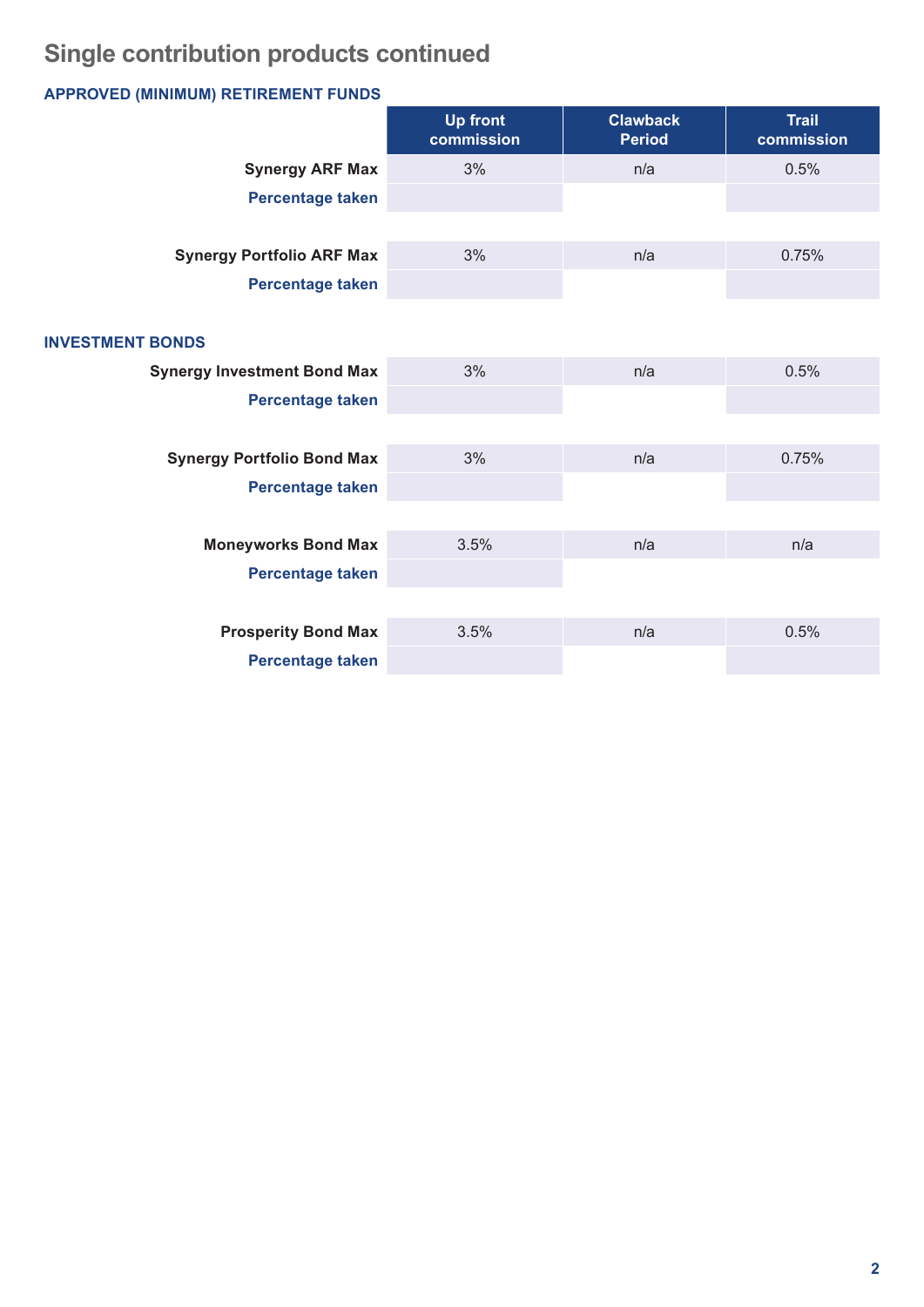# **Regular contribution products**

## **REGULAR CONTRIBUTION PENSION**

### **Personal Pension Plus & Plan**

|                                  | <b>Initial</b><br>commission   | <b>Clawback</b><br><b>Period</b> | <b>Renewal</b><br>commission | <b>Trail</b><br>commission |
|----------------------------------|--------------------------------|----------------------------------|------------------------------|----------------------------|
| A Max (pre 1997 PPPlans)         | 3% x term<br>(max 60%)         | n/a                              | 3%                           | n/a                        |
| Percentage taken                 |                                |                                  |                              |                            |
| <b>B</b> Max                     | $2.5\%$ x term<br>$(max 50\%)$ | n/a                              | 4%                           | n/a                        |
| Percentage taken                 |                                |                                  |                              |                            |
| C Max                            | $2\%$ x term<br>(max 40%)      | n/a                              | 5%                           | n/a                        |
| Percentage taken                 |                                |                                  |                              |                            |
| <b>D</b> Max                     | $1.5\%$ x term<br>$(max 30\%)$ | n/a                              | 6%                           | n/a                        |
| Percentage taken                 |                                |                                  |                              |                            |
| E Max                            | $1\%$ x term<br>(max 20%)      | n/a                              | 7%                           | n/a                        |
| <b>Percentage taken</b>          |                                |                                  |                              |                            |
| <b>F</b> Max<br>Percentage taken | 8%                             | n/a                              | 8%                           | n/a                        |
| Dlue                             |                                |                                  |                              |                            |

### **Executive Pension Plus**

| <b>A Max</b> (level)           | 5%                           | n/a     | 5% | n/a |
|--------------------------------|------------------------------|---------|----|-----|
| <b>Percentage taken</b>        |                              |         |    |     |
|                                |                              |         |    |     |
| <b>B Max</b> (initial & level) | $1.25\%$ x term<br>(max 25%) | 4 years | 3% | n/a |
| <b>Percentage taken</b>        |                              |         |    |     |
|                                |                              |         |    |     |
| <b>C Max</b> (level)           | 8%                           | n/a     | 8% | n/a |
| <b>Percentage taken</b>        |                              |         |    |     |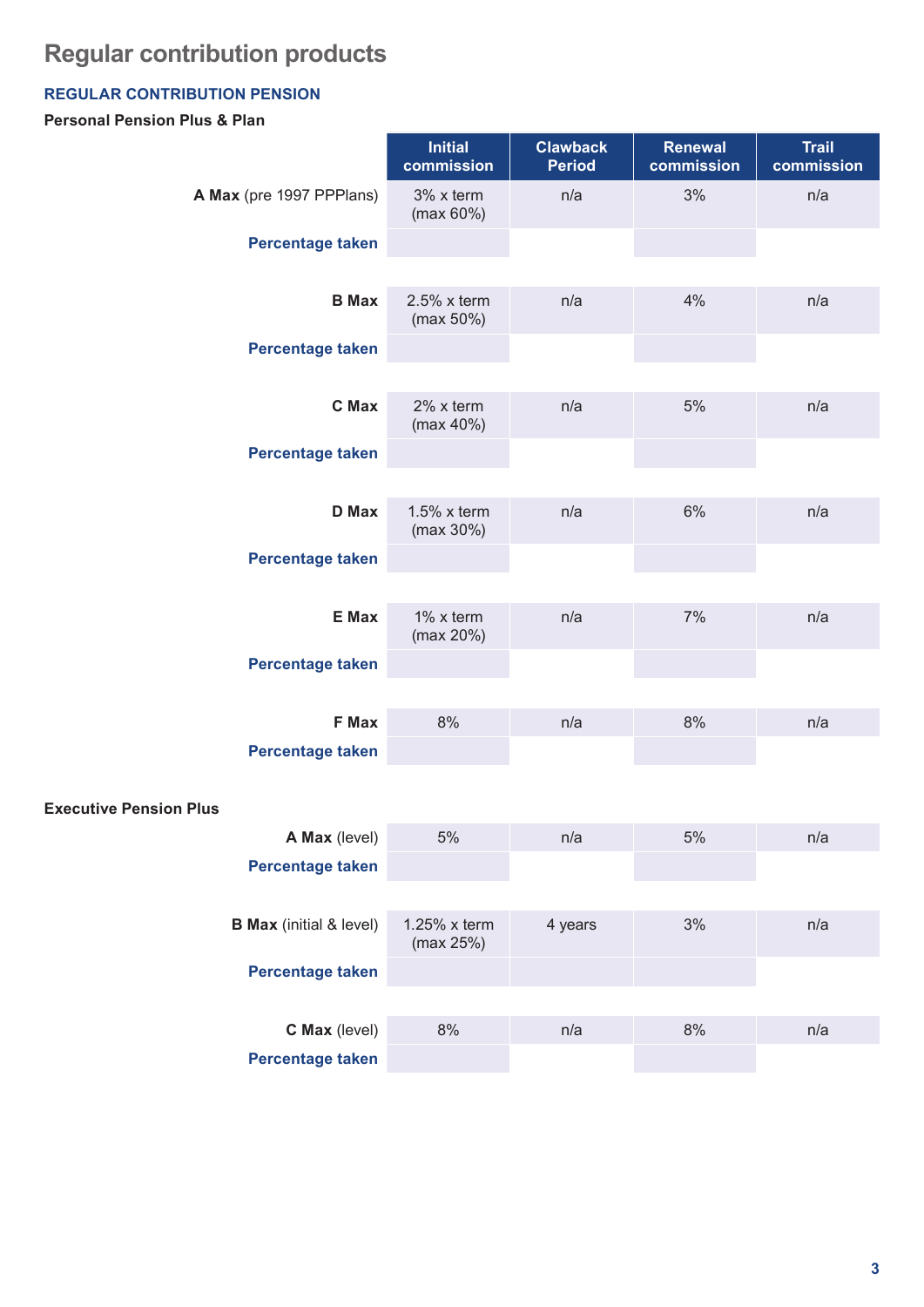## **Regular contribution products continued**

### **REGULAR CONTRIBUTION PENSION**

### **Corporate Pension Series**

|                                                                       |                                         | <b>Initial</b><br>commission   | <b>Clawback</b><br><b>Period</b> | <b>Renewal</b><br>commission | <b>Trail</b><br>commission |
|-----------------------------------------------------------------------|-----------------------------------------|--------------------------------|----------------------------------|------------------------------|----------------------------|
|                                                                       | <b>B</b> Max                            | $2.5\%$ x term<br>(max 50%)    | n/a                              | 4%                           | n/a                        |
|                                                                       | <b>Percentage taken</b>                 |                                |                                  |                              |                            |
|                                                                       | <b>C</b> Max                            | 2% x term<br>(max 40%)         | n/a                              | 5%                           | n/a                        |
|                                                                       | <b>Percentage taken</b>                 |                                |                                  |                              |                            |
|                                                                       | <b>D</b> Max                            | $1.5\%$ x term<br>(max 30%)    | n/a                              | 6%                           | n/a                        |
|                                                                       | Percentage taken                        |                                |                                  |                              |                            |
|                                                                       | E Max                                   | 1% x term<br>(max 20%)         | n/a                              | 7%                           | n/a                        |
|                                                                       | <b>Percentage taken</b>                 |                                |                                  |                              |                            |
|                                                                       | <b>F Max</b><br><b>Percentage taken</b> | 8%                             | n/a                              | 8%                           | n/a                        |
|                                                                       |                                         |                                |                                  |                              |                            |
| <b>Tower Pension Series</b>                                           |                                         |                                |                                  |                              |                            |
| Members joining on or after<br>1 September 2019                       | <b>Max</b>                              | 1.25% x term<br>(max 25%)      | n/a                              | 2%                           | n/a                        |
| (regardless of plan start date)                                       | <b>Percentage taken</b>                 |                                |                                  |                              |                            |
|                                                                       |                                         |                                |                                  |                              |                            |
| Members who joined before<br>1 September 2019<br>on 1997+ plans       | <b>Max</b>                              | $2.5\%$ x term<br>$(max 50\%)$ | n/a                              | 4%                           | n/a                        |
|                                                                       | Percentage taken                        |                                |                                  |                              |                            |
|                                                                       |                                         |                                |                                  |                              |                            |
| Members who joined before<br>1 September 2019<br>on 1994 - 1996 plans | <b>Max</b>                              | 3% x term<br>(max 60%)         | n/a                              | 3%                           | n/a                        |
|                                                                       | <b>Percentage taken</b>                 |                                |                                  |                              |                            |
| Members who joined before<br>1 September 2019                         |                                         | $2.5\%$ x term<br>(max 60%)    | n/a                              | 2.5%                         | n/a                        |
| on pre 1994 plans                                                     | <b>Max</b><br><b>Percentage taken</b>   |                                |                                  |                              |                            |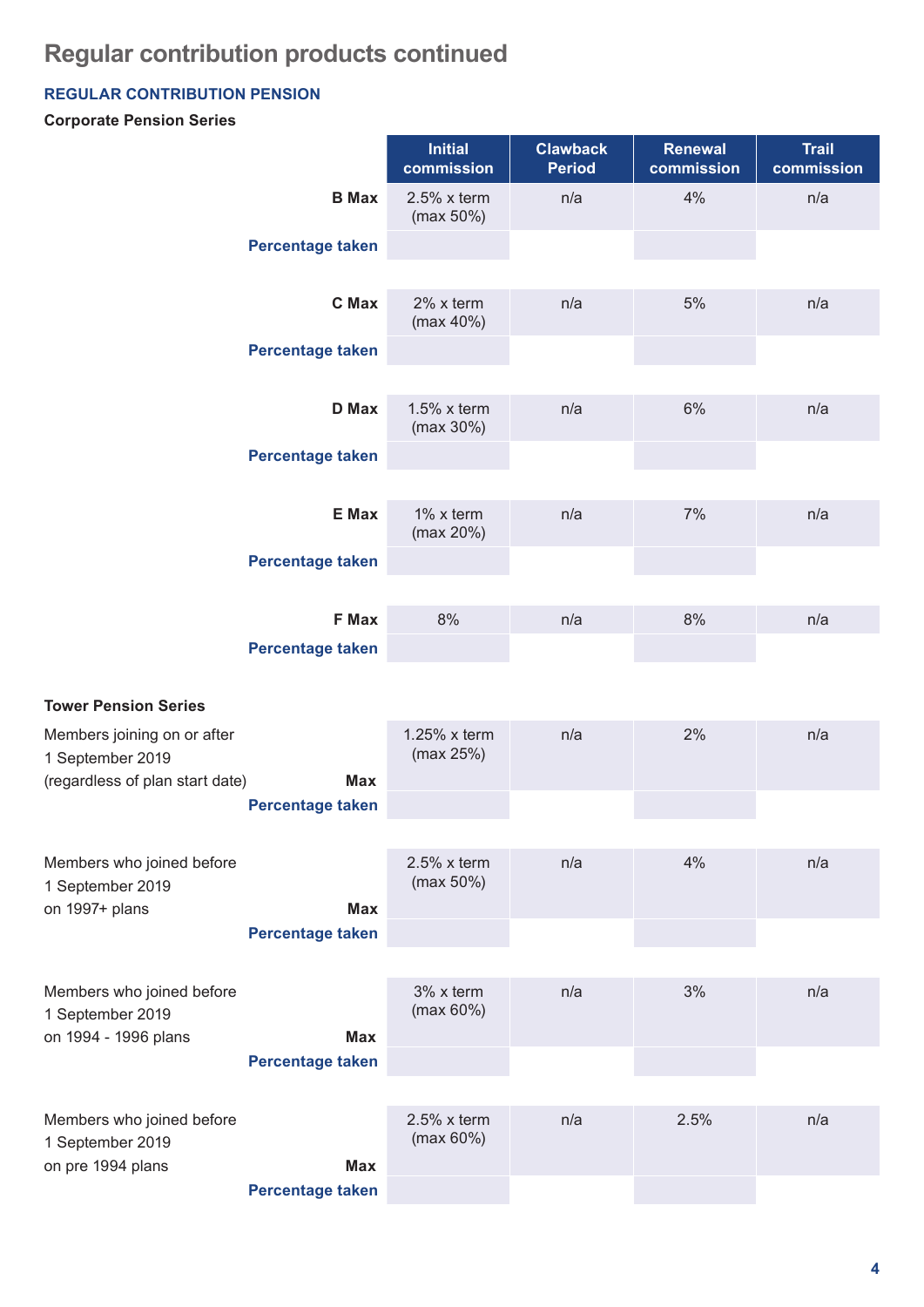# **Regular contribution products continued**

### **REGULAR CONTRIBUTION PRSA**

### **Personal Retirement Savings Account (PRF)**

|                                                  | <b>Initial</b><br>commission   | <b>Clawback</b><br><b>Period</b> | <b>Renewal</b><br>commission | <b>Trail</b><br>commission |
|--------------------------------------------------|--------------------------------|----------------------------------|------------------------------|----------------------------|
| Max (front loaded)                               | $1.25\%$ x term<br>(max 25%)   | 4 years                          | 3%                           | n/a                        |
| Percentage taken                                 |                                |                                  |                              |                            |
| Max (level)                                      | 5%                             | n/a                              | 5%                           | n/a                        |
| Percentage taken                                 |                                |                                  |                              |                            |
| <b>Personal Retirement Savings Account (PRS)</b> |                                |                                  |                              |                            |
| Max (front loaded)                               | $0.63\%$ x term<br>(max 12.6%) | n/a                              | 3%                           | n/a                        |
| Percentage taken                                 |                                |                                  |                              |                            |
|                                                  |                                |                                  |                              |                            |
| Max (level)                                      | 4%                             | n/a                              | 4%                           | n/a                        |
| Percentage taken                                 |                                |                                  |                              |                            |
| <b>Personal Retirement Savings Account (PRN)</b> | None                           | None                             | None                         | None                       |